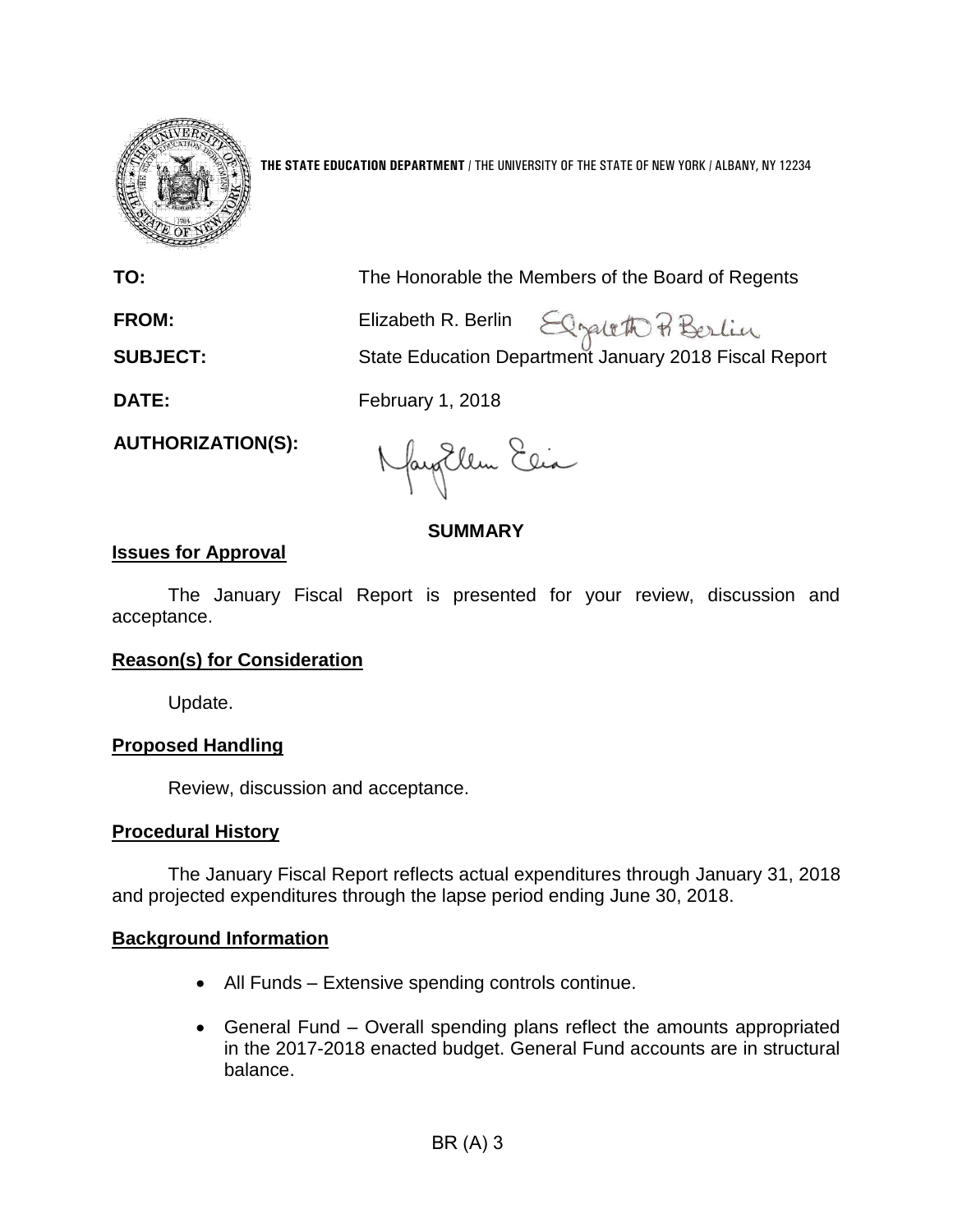- Special Revenue Our revenue accounts are all in structural balance on a current year basis and the accumulated negative balance in the Cultural Education Account is projected to remain at a negative \$2.8 million.
- Federal This report reflects current year plans for two year grant awards.

# **Recommendation**

I recommend that the Board of Regents accept the January 2018 State Education Department Fiscal Report as presented.

# **Timetable for Implementation**

N/A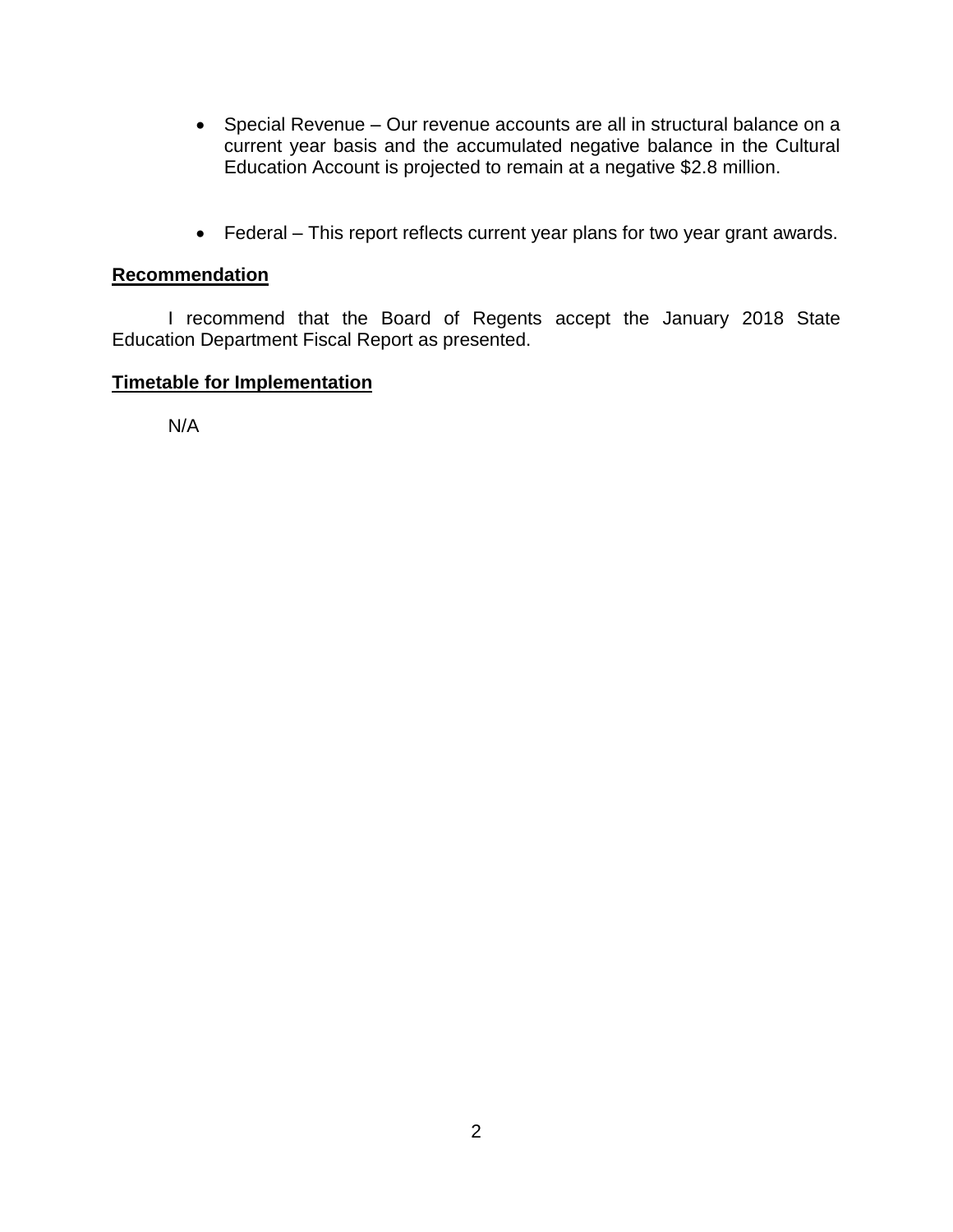### **STATE EDUCATION DEPARTMENT GRAND TOTALS FINANCIAL STATUS AS OF JANUARY 31, 2017**

*For State Fiscal Year 2017-18*

|                                                                                                                               |          | (1)                                      | (2)                                    | (3)                                                   | (4)                                                | (5)                                                   | (6)                                                   | (7)                                                   | (8)                                              | (9)                                                            |
|-------------------------------------------------------------------------------------------------------------------------------|----------|------------------------------------------|----------------------------------------|-------------------------------------------------------|----------------------------------------------------|-------------------------------------------------------|-------------------------------------------------------|-------------------------------------------------------|--------------------------------------------------|----------------------------------------------------------------|
|                                                                                                                               |          | Available<br>Funds<br>on 4/1/17          | 2017-2018<br>Projected<br>Revenue      | Cumulative<br>Projected<br>Revenue<br>2017-2018       | Actual<br>Expenditures<br>Through<br>1/31/18       | Projected<br>Expenditures<br>to Program<br>Period End | Total<br>Expenditures<br>Actual and<br>Projected      | 2017-2018<br>Projected<br>Revenue vs.<br>Expenditures | Projected<br>Structural<br>Balance<br>at 3/31/18 | Cumulative<br>Projected<br>Balance<br>at Program<br>Period End |
| <b>GENERAL FUND</b><br><b>Personal Service</b><br>Nonpersonal Service                                                         | Subtotal | $\pmb{0}$<br>$\mathbf 0$<br>$\mathbf{0}$ | 32,342,500<br>26,394,500<br>58,737,000 | 32,342,500<br>26,394,500<br>58,737,000                | 24, 134, 718<br>10,702,638<br>34,837,356           | 8,207,782<br>15,691,862<br>23.899.644                 | 32,342,500<br>26,394,500<br>58,737,000                | $\mathbf 0$<br>$\mathbf 0$<br>$\Omega$                | $\mathbf 0$<br>$\mathbf 0$<br>$\Omega$           | $\boldsymbol{0}$<br>$\boldsymbol{0}$<br>$\Omega$               |
| <b>SPECIAL REVENUE</b><br>All Accounts                                                                                        | Subtotal | 45,991,193                               | 166,028,489                            | 212,019,682                                           | 121,569,638                                        | 47,669,641                                            | 169,239,279                                           | $(3,210,790)$ (a)                                     | 3,607,675                                        | 42,780,403                                                     |
| <b>FEDERAL FUNDS</b><br>October-September Programs<br><b>Personal Service</b><br>Fringe/Indirect Costs<br>Nonpersonal Service | Subtotal | N/A<br>N/A<br>N/A<br>N/A                 | N/A<br>N/A<br>N/A<br>N/A               | 52,381,766<br>41,037,791<br>17,896,677<br>111,316,234 | 1,602,114<br>82,847<br>2,527,720<br>4,212,681      | 50,779,652<br>40,954,944<br>15,368,957<br>107,103,553 | 52,381,766<br>41,037,791<br>17,896,677<br>111,316,234 | N/A<br>N/A<br>N/A<br>N/A                              | N/A<br>N/A<br>N/A<br>N/A                         | N/A<br>N/A<br>N/A<br>N/A                                       |
| July-June Programs<br>Personal Service<br>Fringe/Indirect Costs<br>Nonpersonal Service                                        | Subtotal | N/A<br>N/A<br>N/A<br>N/A                 | N/A<br>N/A<br>N/A<br>N/A               | 33,032,256<br>26,268,707<br>25.114.194<br>84,415,157  | 19,407,779<br>6,949,863<br>4,637,386<br>30.995.028 | 13,624,477<br>19,318,844<br>20.476.808<br>53.420.129  | 33,032,256<br>26,268,707<br>25,114,194<br>84,415,157  | N/A<br>N/A<br>N/A<br>N/A                              | N/A<br>N/A<br>N/A<br>N/A                         | N/A<br>N/A<br>N/A<br>N/A                                       |
| <b>GRAND TOTALS</b>                                                                                                           |          | N/A                                      | N/A                                    | 466,488,073                                           | 191,614,702                                        | 232,092,968                                           | 423,707,670                                           | N/A                                                   | N/A                                              | N/A                                                            |

(a) This imbalance is the result of the use of prior year funds to meet current year one-time obligations.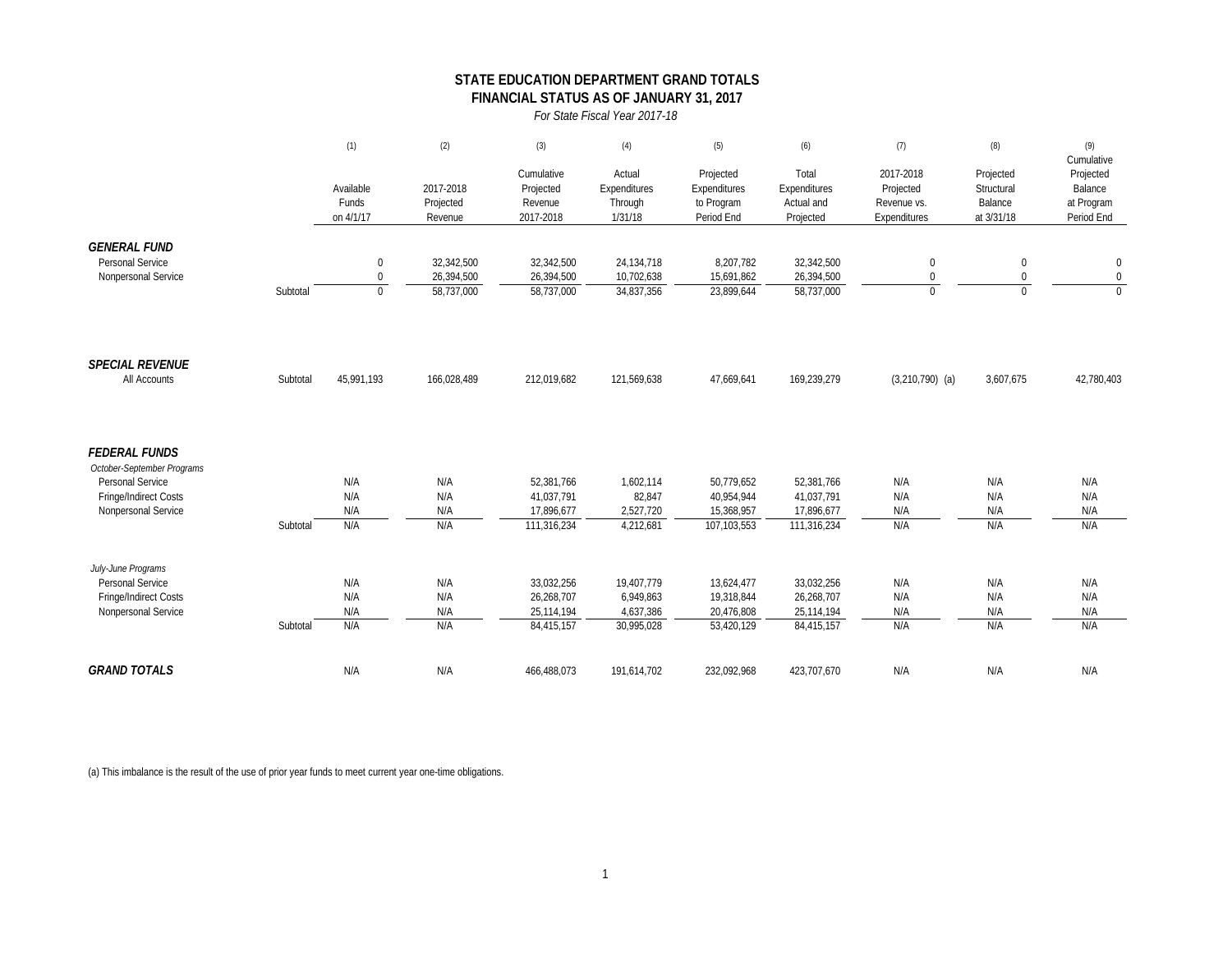### **FINANCIAL STATUS AS OF JANUARY 31, 2017 ADULT CAREER AND CONTINUING EDUCATION SERVICES**

#### *For State Fiscal Year 2017-18*

|                                     |          | (1)                             | (2)                               | (3)                                             | (4)                                          | (5)                                                   | (6)                                              | (7)                                                   | (8)                                              | (9)<br>Cumulative                                |
|-------------------------------------|----------|---------------------------------|-----------------------------------|-------------------------------------------------|----------------------------------------------|-------------------------------------------------------|--------------------------------------------------|-------------------------------------------------------|--------------------------------------------------|--------------------------------------------------|
|                                     |          | Available<br>Funds<br>on 4/1/17 | 2017-2018<br>Projected<br>Revenue | Cumulative<br>Projected<br>Revenue<br>2017-2018 | Actual<br>Expenditures<br>Through<br>1/31/18 | Projected<br>Expenditures<br>to Program<br>Period End | Total<br>Expenditures<br>Actual and<br>Projected | 2017-2018<br>Projected<br>Revenue vs.<br>Expenditures | Projected<br>Structural<br>Balance<br>at 3/31/18 | Projected<br>Balance<br>at Program<br>Period End |
| <b>GENERAL FUND</b>                 |          |                                 |                                   |                                                 |                                              |                                                       |                                                  |                                                       |                                                  |                                                  |
| Personal Service                    |          | $\Omega$                        | 963,000                           | 963,000                                         | 474,188                                      | 488,812                                               | 963,000                                          | $\Omega$                                              | $\Omega$                                         | $\mathbf{0}$                                     |
| Nonpersonal Service                 |          |                                 | 3,243,000                         | 3,243,000                                       | 2,243,419                                    | 999,581                                               | 3,243,000                                        |                                                       |                                                  | 0                                                |
|                                     | Subtotal | $\mathbf{0}$                    | 4,206,000                         | 4,206,000                                       | 2,717,607                                    | 1,488,393                                             | 4,206,000                                        | $\Omega$                                              | $\cap$                                           | $\Omega$                                         |
| <b>FEDERAL FUNDS</b>                |          |                                 |                                   |                                                 |                                              |                                                       |                                                  |                                                       |                                                  |                                                  |
| October-September Programs          |          |                                 |                                   |                                                 |                                              |                                                       |                                                  |                                                       |                                                  |                                                  |
| Personal Service                    |          | N/A                             | N/A                               | 45,884,936                                      | $\mathbf{0}$                                 | 45,884,936                                            | 45,884,936                                       | N/A                                                   | N/A                                              | N/A                                              |
| Fringe/Indirect Costs               |          | N/A                             | N/A                               | 36,506,056                                      | $\mathbf 0$                                  | 36,506,056                                            | 36,506,056                                       | N/A                                                   | N/A                                              | N/A                                              |
| Nonpersonal Service                 |          | N/A                             | N/A                               | 13,997,777                                      | 1,818,398                                    | 12,179,379                                            | 13,997,777                                       | N/A                                                   | N/A                                              | N/A                                              |
|                                     | Subtotal | N/A                             | N/A                               | 96,388,769                                      | 1,818,398                                    | 94,570,371                                            | 96,388,769                                       | N/A                                                   | N/A                                              | N/A                                              |
| July-June Programs                  |          |                                 |                                   |                                                 |                                              |                                                       |                                                  |                                                       |                                                  |                                                  |
| Personal Service                    |          | N/A                             | N/A                               | 1,606,700                                       | $\mathbf 0$                                  | 1,606,700                                             | 1,606,700                                        | N/A                                                   | N/A                                              | N/A                                              |
| Fringe/Indirect Costs               |          | N/A                             | N/A                               | 1,155,278                                       | $\mathbf 0$                                  | 1,155,278                                             | 1,155,278                                        | N/A                                                   | N/A                                              | N/A                                              |
| Nonpersonal Service                 |          | N/A                             | N/A                               | 826,260                                         | 386,192                                      | 440,068                                               | 826,260                                          | N/A                                                   | N/A                                              | N/A                                              |
|                                     | Subtotal | N/A                             | N/A                               | 3,588,238                                       | 386,192                                      | 3,202,046                                             | 3,588,238                                        | N/A                                                   | N/A                                              | N/A                                              |
| <b>SPECIAL REVENUE</b>              |          |                                 |                                   |                                                 |                                              |                                                       |                                                  |                                                       |                                                  |                                                  |
| Workers' Compensation               |          | 79,811                          | 125,000 (b)                       | 204,811                                         | 107,129                                      | 17,871                                                | 125,000                                          | $\mathbf{0}$                                          | 125,000                                          | 79,811                                           |
| Social Security                     |          | $0$ (a)                         | 405,587                           | 405,587                                         | 269,196                                      | 136,391                                               | 405,587                                          | $\Omega$                                              | $\Omega$                                         | $\mathbf{0}$                                     |
| Proprietary - Supervision           |          | 1,402,386                       | 3,900,000 (c)                     | 5,302,386                                       | 2,880,123                                    | 1,403,787                                             | 4,283,910                                        | $(383,910)$ (f)                                       | 1,090                                            | 1,018,476                                        |
| Proprietary - Tuition Reimbursement |          | 4,740,784                       | 675,000 (d)                       | 5,415,784                                       | 102,343                                      | 147,657                                               | 250,000                                          | 425,000                                               | 425,000                                          | 5,165,784 (e)                                    |
| High School Equivalency (GED)       |          | 1,020,583                       | 164,000                           | 1,184,583                                       | $\Omega$                                     | 164.000                                               | 164.000                                          | $\Omega$                                              | $\Omega$                                         | 1,020,583                                        |

(a) This is a reimbursable account. Carry-in balances are not reported for reimbursable accounts since these balances will ultimately be zero (allowing for processing time).

(b) A sweep of \$32,000 is anticipated against this account pursuant to the enacted State budget.

(c) A sweep of \$297,000 is anticipated against this account pursuant to the enacted State budget.

(d) A sweep of \$23,000 is anticipated against this account pursuant to the enacted State budget.

(e) Funds are earmarked to provide financial protection for students who attend licensed proprietary schools in the event of a school closing.

(f) This imbalance is the result of the use of prior year funds to meet current year one-time obligations.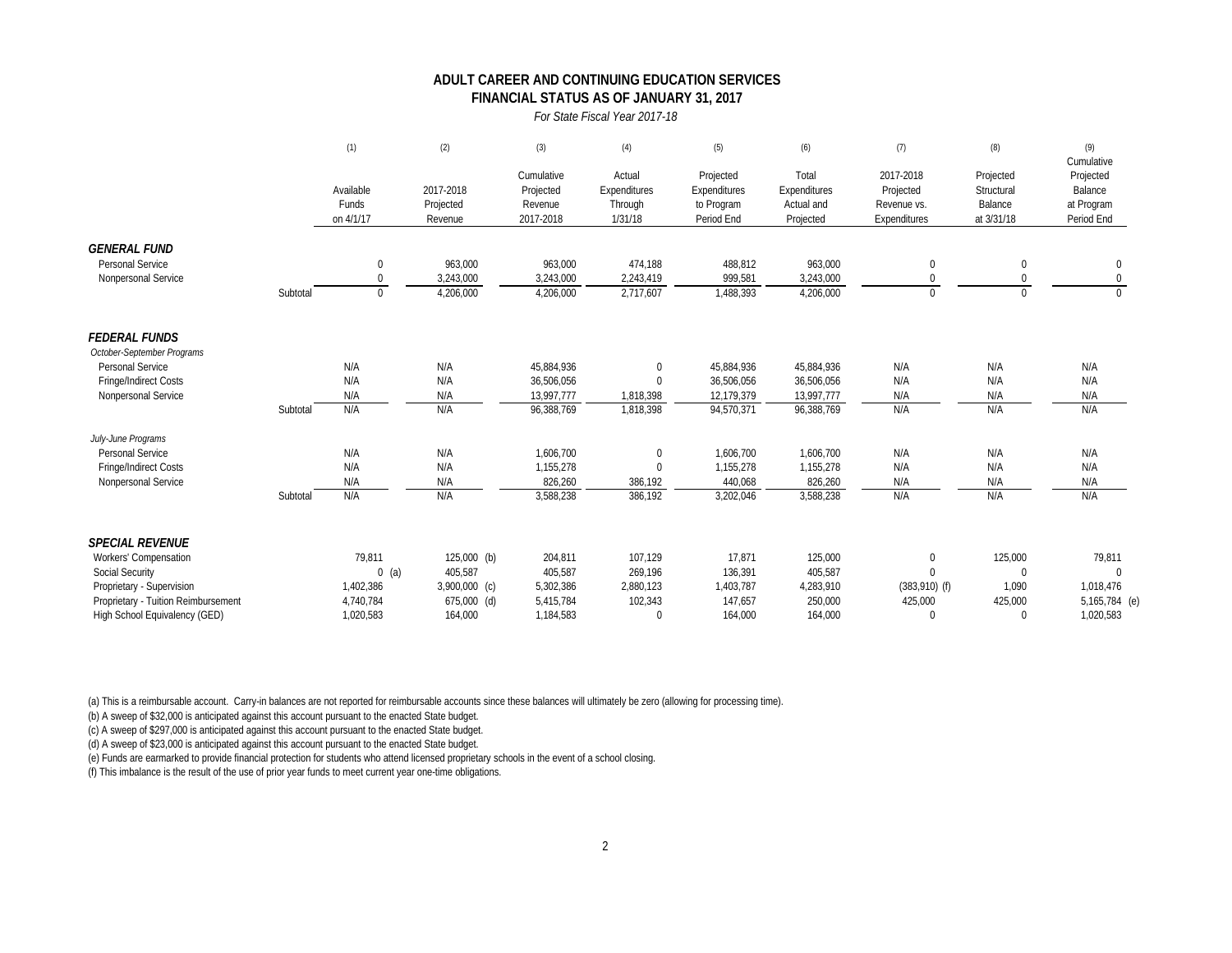### **FINANCIAL STATUS AS OF JANUARY 31, 2017 PROFESSIONS**

*For State Fiscal Year 2017-18*

|                                                     | (1)                             | (2)                               | (3)                                             | (4)                                          | (5)                                                   | (6)                                              | (7)                                                   | (8)                                              | (9)<br>Cumulative                                |
|-----------------------------------------------------|---------------------------------|-----------------------------------|-------------------------------------------------|----------------------------------------------|-------------------------------------------------------|--------------------------------------------------|-------------------------------------------------------|--------------------------------------------------|--------------------------------------------------|
|                                                     | Available<br>Funds<br>on 4/1/17 | 2017-2018<br>Projected<br>Revenue | Cumulative<br>Projected<br>Revenue<br>2017-2018 | Actual<br>Expenditures<br>Through<br>1/31/18 | Projected<br>Expenditures<br>to Program<br>Period End | Total<br>Expenditures<br>Actual and<br>Projected | 2017-2018<br>Projected<br>Revenue vs.<br>Expenditures | Projected<br>Structural<br>Balance<br>at 3/31/18 | Projected<br>Balance<br>at Program<br>Period End |
| <b>SPECIAL REVENUE</b><br>Office of the Professions | 16,616,122                      | 51,400,000 (a)                    | 68,016,122                                      | 38,885,407                                   | 14,127,107                                            | 53,012,514                                       | $(1,612,514)$ (b)                                     | 2,633,101                                        | 15,003,608                                       |
| <b>E-Licensing Project</b>                          | 15,463,000                      |                                   | 15,463,000                                      |                                              |                                                       |                                                  | $\Omega$                                              | $\Omega$                                         | 15,463,000                                       |

(a) A sweep of \$2,777,000 is anticipated against this account pursuant to the enacted State budget.

(b) This imbalance is the result of the use of prior year funds to meet current year one-time obligations.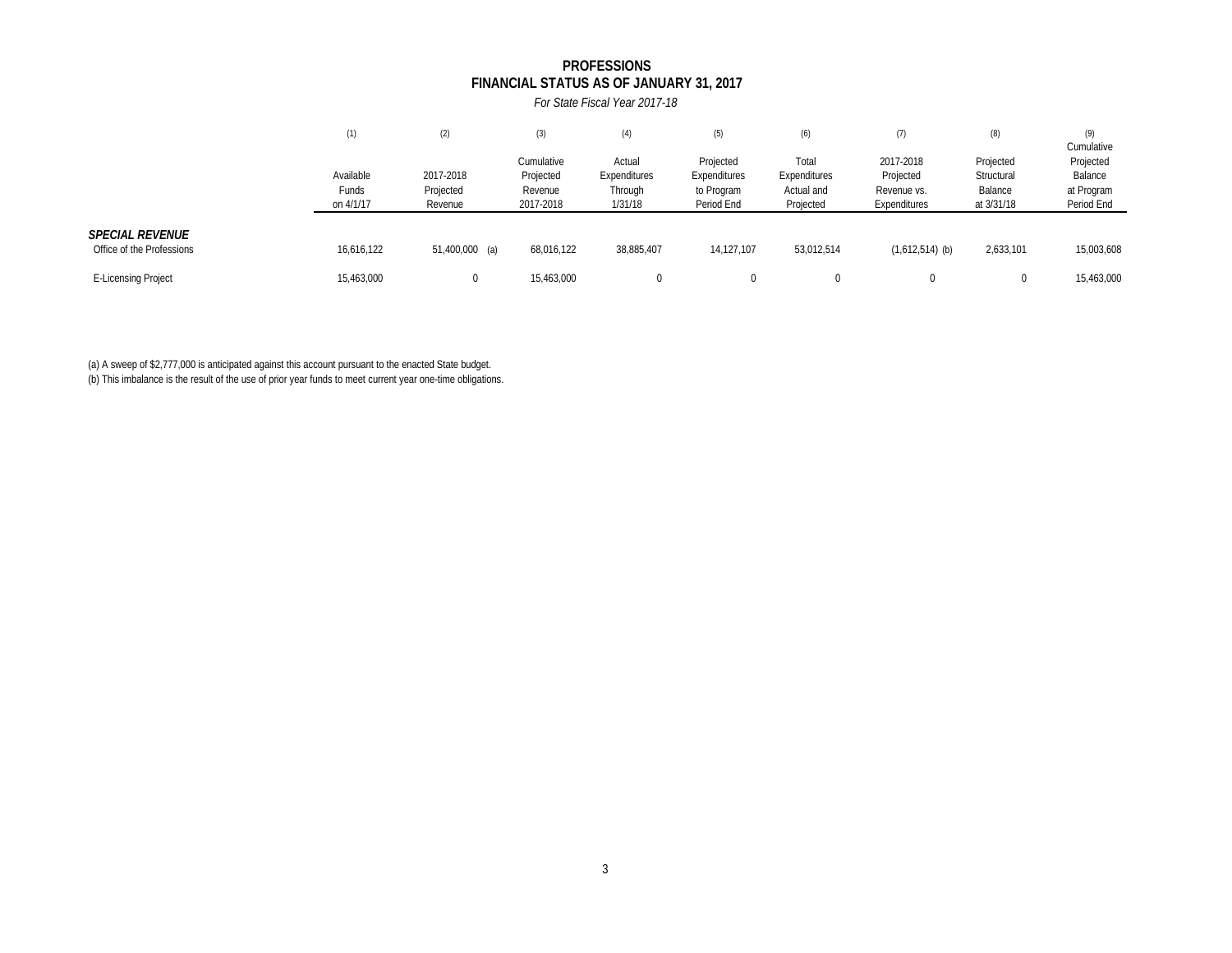### **FINANCIAL STATUS AS OF JANUARY 31, 2017 HIGHER EDUCATION**

*For State Fiscal Year 2017-18*

|                                                      |          | (1)                             | (2)                               | (3)                                             | (4)                                          | (5)                                                   | (6)                                              | (7)                                                   | (8)                                              | (9)<br>Cumulative                                |
|------------------------------------------------------|----------|---------------------------------|-----------------------------------|-------------------------------------------------|----------------------------------------------|-------------------------------------------------------|--------------------------------------------------|-------------------------------------------------------|--------------------------------------------------|--------------------------------------------------|
|                                                      |          | Available<br>Funds<br>on 4/1/17 | 2017-2018<br>Projected<br>Revenue | Cumulative<br>Projected<br>Revenue<br>2017-2018 | Actual<br>Expenditures<br>Through<br>1/31/18 | Projected<br>Expenditures<br>to Program<br>Period End | Total<br>Expenditures<br>Actual and<br>Projected | 2017-2018<br>Projected<br>Revenue vs.<br>Expenditures | Projected<br>Structural<br>Balance<br>at 3/31/18 | Projected<br>Balance<br>at Program<br>Period End |
| <b>GENERAL FUND</b>                                  |          |                                 |                                   |                                                 |                                              |                                                       |                                                  |                                                       |                                                  |                                                  |
| Personal Service<br>Nonpersonal Service              |          | $\mathbf 0$<br>$\Omega$         | 2,678,500<br>5,482,500            | 2,678,500<br>5,482,500                          | 2,395,387<br>1,891,619                       | 283,113<br>3,590,881                                  | 2,678,500<br>5,482,500                           | $\Omega$                                              | $\mathbf{0}$                                     | $\mathbf 0$<br>$\mathbf{0}$                      |
|                                                      | Subtotal | $\mathbf 0$                     | 8,161,000                         | 8,161,000                                       | 4,287,006                                    | 3,873,994                                             | 8,161,000                                        | $\mathbf{0}$                                          | 0                                                | $\Omega$                                         |
| <b>FEDERAL FUNDS</b><br>July-June Programs           |          |                                 |                                   |                                                 |                                              |                                                       |                                                  |                                                       |                                                  |                                                  |
| Personal Service                                     |          | N/A                             | N/A                               | 899,465                                         | 160,212                                      | 739,253                                               | 899,465                                          | N/A                                                   | N/A                                              | N/A                                              |
| Fringe/Indirect Costs<br>Nonpersonal Service         |          | N/A<br>N/A                      | N/A<br>N/A                        | 284,380<br>293,221                              | $\mathbf{0}$<br>396                          | 284,380<br>292,825                                    | 284,380<br>293,221                               | N/A<br>N/A                                            | N/A<br>N/A                                       | N/A<br>N/A                                       |
|                                                      | Subtotal | N/A                             | N/A                               | 1,477,066                                       | 160,608                                      | 1,316,458                                             | 1,477,066                                        | N/A                                                   | N/A                                              | N/A                                              |
| <b>SPECIAL REVENUE</b>                               |          |                                 |                                   |                                                 |                                              |                                                       |                                                  |                                                       |                                                  |                                                  |
| Office of Teacher Certification                      |          | 4,338,811                       | 6,305,000                         | 10,643,811                                      | 4,957,912                                    | 1,358,088                                             | 6,316,000                                        | $(11,000)$ (a)                                        | 0                                                | 4,327,811                                        |
| Interstate Reciprocity for Postsecondary Distance Ed |          | 210,360                         | 600,000                           | 810,360                                         | 368,027                                      | 181,965                                               | 549,992                                          | 50,008                                                | 50,008                                           | 260,368                                          |

(a) This imbalance is the result of the use of prior year funds to meet current year one-time obligations.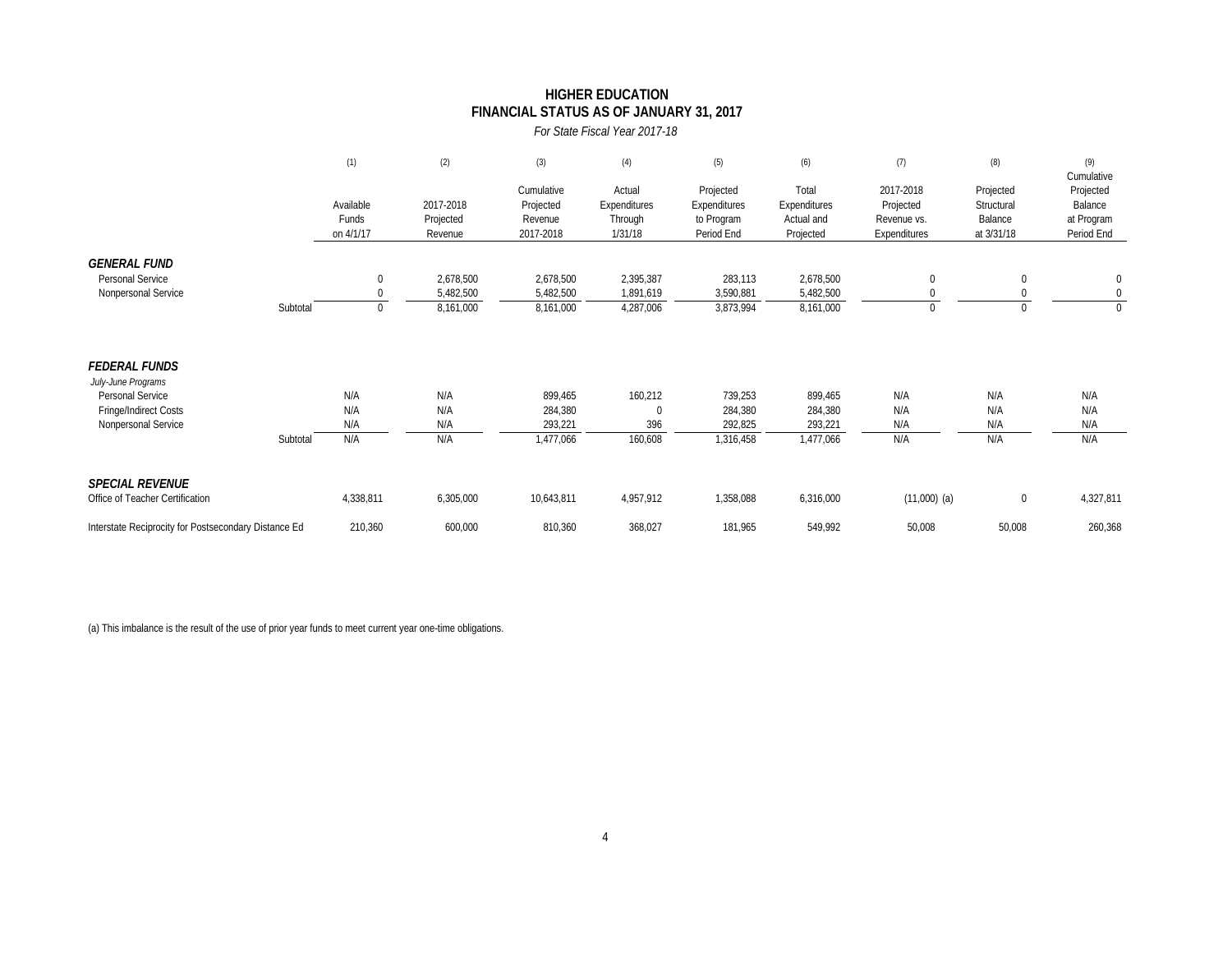### **OFFICE OF P-12 FINANCIAL STATUS AS OF JANUARY 31, 2017**

#### *For State Fiscal Year 2017-18*

|                                                                |          | (1)                                      | (2)                                    | (3)                                             | (4)                                          | (5)                                                   | (6)                                              | (7)                                                   | (8)                                              | (9)<br>Cumulative                                |
|----------------------------------------------------------------|----------|------------------------------------------|----------------------------------------|-------------------------------------------------|----------------------------------------------|-------------------------------------------------------|--------------------------------------------------|-------------------------------------------------------|--------------------------------------------------|--------------------------------------------------|
|                                                                |          | Available<br>Funds<br>on 4/1/17          | 2017-2018<br>Projected<br>Revenue      | Cumulative<br>Projected<br>Revenue<br>2017-2018 | Actual<br>Expenditures<br>Through<br>1/31/18 | Projected<br>Expenditures<br>to Program<br>Period End | Total<br>Expenditures<br>Actual and<br>Projected | 2017-2018<br>Projected<br>Revenue vs.<br>Expenditures | Projected<br>Structural<br>Balance<br>at 3/31/18 | Projected<br>Balance<br>at Program<br>Period End |
| <b>GENERAL FUND</b><br>Personal Service<br>Nonpersonal Service | Subtotal | $\pmb{0}$<br>$\mathbf 0$<br>$\mathbf{0}$ | 21,924,000<br>15,112,000<br>37,036,000 | 21,924,000<br>15,112,000<br>37,036,000          | 16,636,941<br>5,419,396<br>22,056,337        | 5,287,059<br>9,692,604<br>14,979,663                  | 21,924,000<br>15,112,000<br>37,036,000           | 0<br>0<br>$\Omega$                                    | $\mathbf 0$<br>0<br>$\Omega$                     | $\pmb{0}$<br>$\overline{0}$<br>$\mathbf{0}$      |
|                                                                |          |                                          |                                        |                                                 |                                              |                                                       |                                                  |                                                       |                                                  |                                                  |
| <b>FEDERAL FUNDS</b><br>October-September Programs             |          |                                          |                                        |                                                 |                                              |                                                       |                                                  |                                                       |                                                  |                                                  |
| Personal Service                                               |          | N/A                                      | N/A                                    | 3,640,973                                       | 895,263                                      | 2,745,710                                             | 3,640,973                                        | N/A                                                   | N/A                                              | N/A                                              |
| Fringe/Indirect Costs                                          |          | N/A                                      | N/A                                    | 2,755,982                                       | 82,847                                       | 2,673,135                                             | 2,755,982                                        | N/A                                                   | N/A                                              | N/A                                              |
| Nonpersonal Service                                            |          | N/A                                      | N/A                                    | 3,034,361                                       | 693,022                                      | 2,341,339                                             | 3,034,361                                        | N/A                                                   | N/A                                              | N/A                                              |
|                                                                | Subtotal | N/A                                      | N/A                                    | 9,431,316                                       | 1,671,132                                    | 7,760,184                                             | 9,431,316                                        | N/A                                                   | N/A                                              | N/A                                              |
| July-June Programs                                             |          |                                          |                                        |                                                 |                                              |                                                       |                                                  |                                                       |                                                  |                                                  |
| Personal Service                                               |          | N/A                                      | N/A                                    | 25,345,303                                      | 16,541,961                                   | 8,803,342                                             | 25,345,303                                       | N/A                                                   | N/A                                              | N/A                                              |
| Fringe/Indirect Costs                                          |          | N/A                                      | N/A                                    | 24,829,049                                      | 6,949,863                                    | 17,879,186                                            | 24,829,049                                       | N/A                                                   | N/A                                              | N/A                                              |
| Nonpersonal Service                                            | Subtotal | N/A<br>N/A                               | N/A<br>N/A                             | 23,647,213<br>73,821,565                        | 4,231,989<br>27,723,813                      | 19,415,224<br>46,097,752                              | 23,647,213<br>73,821,565                         | N/A<br>N/A                                            | N/A<br>N/A                                       | N/A<br>N/A                                       |
|                                                                |          |                                          |                                        |                                                 |                                              |                                                       |                                                  |                                                       |                                                  |                                                  |
| <b>SPECIAL REVENUE</b>                                         |          |                                          |                                        |                                                 |                                              |                                                       |                                                  |                                                       |                                                  |                                                  |
| State School for the Blind at Batavia                          |          | $0$ (a)                                  | 10,917,000                             | 10,917,000                                      | 9,033,414                                    | 1,883,586                                             | 10,917,000                                       | $\mathbf{0}$                                          | $\mathbf 0$                                      | $\mathbf 0$                                      |
| State School for the Deaf at Rome                              |          | $0$ (a)                                  | 10.443.000                             | 10.443.000                                      | 6,920,673                                    | 3,522,327                                             | 10.443.000                                       | $\mathbf 0$                                           | $\mathbf{0}$                                     | $\mathbf 0$                                      |

(a) This is a reimbursable account. Carry-in balances are not reported for reimbursable accounts since these balances will ultimately be zero (allowing for processing time).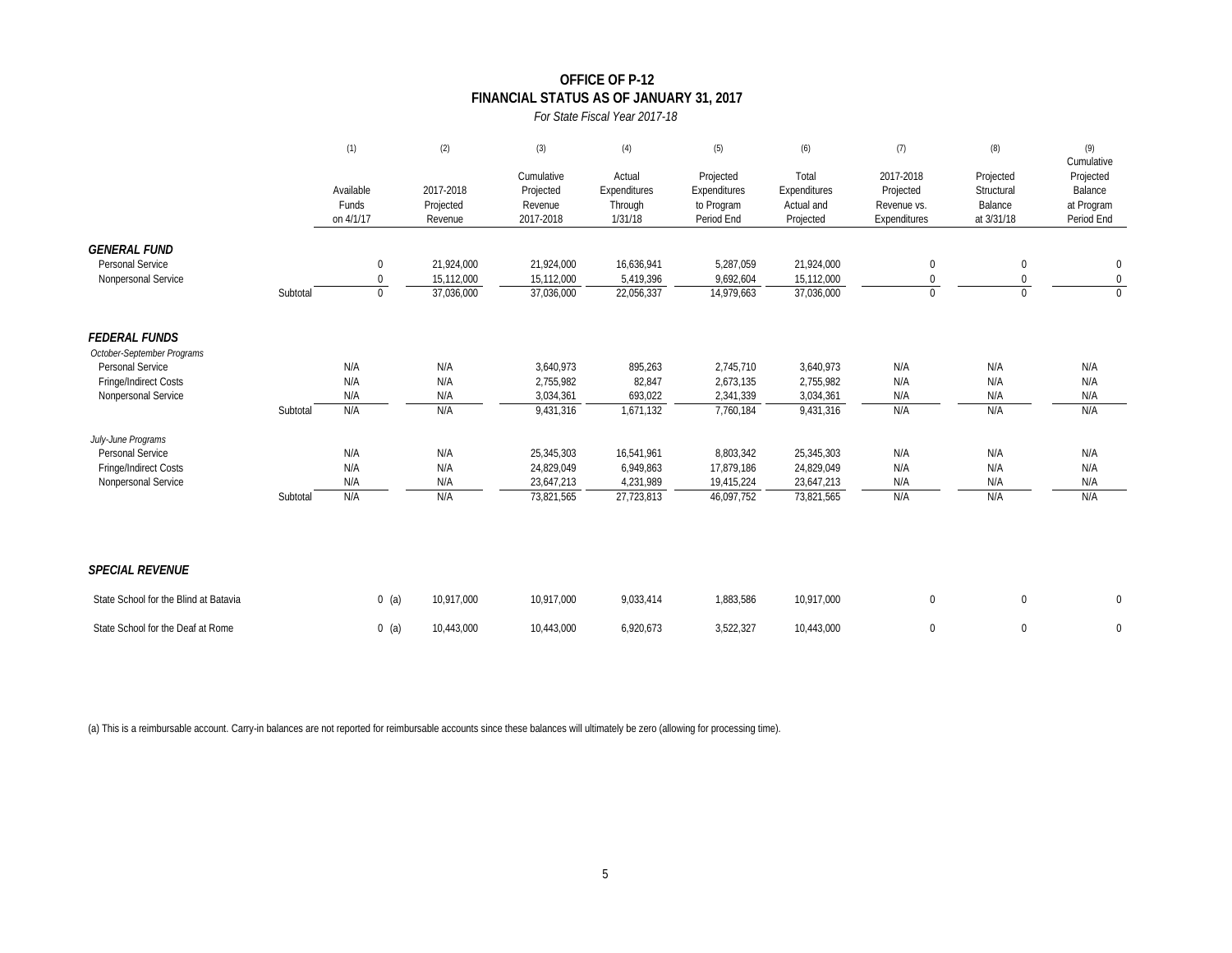#### **CULTURAL EDUCATION FINANCIAL STATUS AS OF JANUARY 31, 2017**

*For State Fiscal Year 2017-18*

|                                         |          | (1)                             | (2)                               | (3)                                             | (4)                                          | (5)                                                   | (6)                                              | (7)                                                   | (8)                                              | (9)<br>Cumulative                                |
|-----------------------------------------|----------|---------------------------------|-----------------------------------|-------------------------------------------------|----------------------------------------------|-------------------------------------------------------|--------------------------------------------------|-------------------------------------------------------|--------------------------------------------------|--------------------------------------------------|
|                                         |          | Available<br>Funds<br>on 4/1/17 | 2017-2018<br>Projected<br>Revenue | Cumulative<br>Projected<br>Revenue<br>2017-2018 | Actual<br>Expenditures<br>Through<br>1/31/18 | Projected<br>Expenditures<br>to Program<br>Period End | Total<br>Expenditures<br>Actual and<br>Projected | 2017-2018<br>Projected<br>Revenue vs.<br>Expenditures | Projected<br>Structural<br>Balance<br>at 3/31/18 | Projected<br>Balance<br>at Program<br>Period End |
| <b>GENERAL FUND</b>                     |          |                                 |                                   |                                                 |                                              |                                                       |                                                  |                                                       |                                                  |                                                  |
| Personal Service                        |          | $\boldsymbol{0}$                | 388,000                           | 388,000                                         | 312,746                                      | 75,254                                                | 388,000                                          | $\Omega$                                              | $\boldsymbol{0}$                                 | $\bf{0}$                                         |
| Nonpersonal Service                     |          | $\mathbf{0}$                    | 305,000                           | 305,000                                         | 157,700                                      | 147,300                                               | 305,000                                          | $\Omega$                                              | $\mathbf{0}$                                     | $\mathbf 0$                                      |
|                                         | Subtotal | $\mathbf{0}$                    | 693,000                           | 693,000                                         | 470,446                                      | 222,554                                               | 693,000                                          | $\Omega$                                              | $\Omega$                                         | $\Omega$                                         |
| <b>FEDERAL FUNDS</b>                    |          |                                 |                                   |                                                 |                                              |                                                       |                                                  |                                                       |                                                  |                                                  |
| October-September Programs              |          |                                 |                                   |                                                 |                                              |                                                       |                                                  |                                                       |                                                  |                                                  |
| Personal Service                        |          | N/A                             | N/A                               | 2,855,857                                       | 706,851                                      | 2,149,006                                             | 2,855,857                                        | N/A                                                   | N/A                                              | N/A                                              |
| Fringe/Indirect Costs                   |          | N/A                             | N/A                               | 1,775,753                                       | $\mathbf 0$                                  | 1,775,753                                             | 1,775,753                                        | N/A                                                   | N/A                                              | N/A                                              |
| Nonpersonal Service                     |          | N/A                             | N/A                               | 864,539                                         | 16,299                                       | 848,240                                               | 864,539                                          | N/A                                                   | N/A                                              | N/A                                              |
|                                         | Subtotal | N/A                             | N/A                               | 5,496,149                                       | 723,150                                      | 4,772,999                                             | 5,496,149                                        | N/A                                                   | N/A                                              | N/A                                              |
| <b>SPECIAL REVENUE</b>                  |          |                                 |                                   |                                                 |                                              |                                                       |                                                  |                                                       |                                                  |                                                  |
| <b>Cultural Education Account</b>       |          |                                 |                                   |                                                 |                                              |                                                       |                                                  |                                                       |                                                  |                                                  |
| Office of Cultural Education-Operations |          | (2,752,865)                     | 28,000,000                        | 25,247,135                                      | 22,206,945                                   | 5,827,015                                             | 28,033,960                                       | $(33,960)$ (d)                                        | 263,390                                          | (2,786,825)                                      |
| <b>Local Government Records</b>         |          |                                 |                                   |                                                 |                                              |                                                       |                                                  |                                                       |                                                  |                                                  |
| Management Improvement Fund             |          | $0$ (a)                         | 3,847,234 (b)                     | 3,847,234                                       | 2,305,328                                    | 1,541,906                                             | 3,847,234                                        | $\mathbf 0$                                           | $\mathbf 0$                                      | $\mathbf{0}$                                     |
| Records Management Program              |          | 75,277                          | 1.700.000                         | 1,775,277                                       | 1,168,521                                    | 521,637                                               | 1,690,158                                        | 9,842                                                 | 9,842                                            | 85,119                                           |
| Cultural Resource Survey Account        |          | $0$ (c)                         | 10,261,655                        | 10,261,655                                      | 2,862,635                                    | 7,399,020                                             | 10,261,655                                       | $\mathbf{0}$                                          | $\mathbf{0}$                                     | $\Omega$                                         |
| <b>Fducation Museum Account</b>         |          | 155,417                         | 335,000                           | 490,417                                         | 184,164                                      | 150,798                                               | 334,962                                          | 38                                                    | 38                                               | 155,455                                          |
| <b>Education Archives Account</b>       |          | 45,156                          | 23,000                            | 68,156                                          | 13,920                                       | 14,580                                                | 28,500                                           | $(5,500)$ (d)                                         | 1,000                                            | 39,656                                           |
| <b>Education Library Account</b>        |          | 134,739                         | 30,000                            | 164,739                                         | 25,971                                       | 52,029                                                | 78,000                                           | $(48,000)$ (d)                                        | $\Omega$                                         | 86,739                                           |
| <b>Grants and Bequests</b>              |          | 66,345                          | $\Omega$                          | 66,345                                          | $\theta$                                     | $\Omega$                                              | 0                                                | $\Omega$                                              | $\Omega$                                         | 66,345                                           |
| Archives Partnership Trust              |          | $61,005$ (e)                    | 599,000                           | 660,005                                         | 413.799                                      | 185,115                                               | 598,914                                          | 86                                                    | 86                                               | 61,091                                           |

(a) The Local Government Records Management account carry-in is not reported because the revenue in this account supports both the administrative costs reported here and a larger Aid to Localities grant program, not reflec

(b) A sweep of \$782,000 is anticipated against this account pursuant to the enacted State budget.

(c) This is a reimbursable account. Carry-in balances are not reported for reimbursable accounts since these balances will ultimately be zero (allowing for processing time).

(d) This imbalance is the result of the use of prior year funds to meet current year one-time obligations.

(e) Excludes endowment funds.

Summer School for the Arts 138,496 138,496 798,013 936,509 648,321 94,751 743,072 54,941 54,941 54,941 193,437